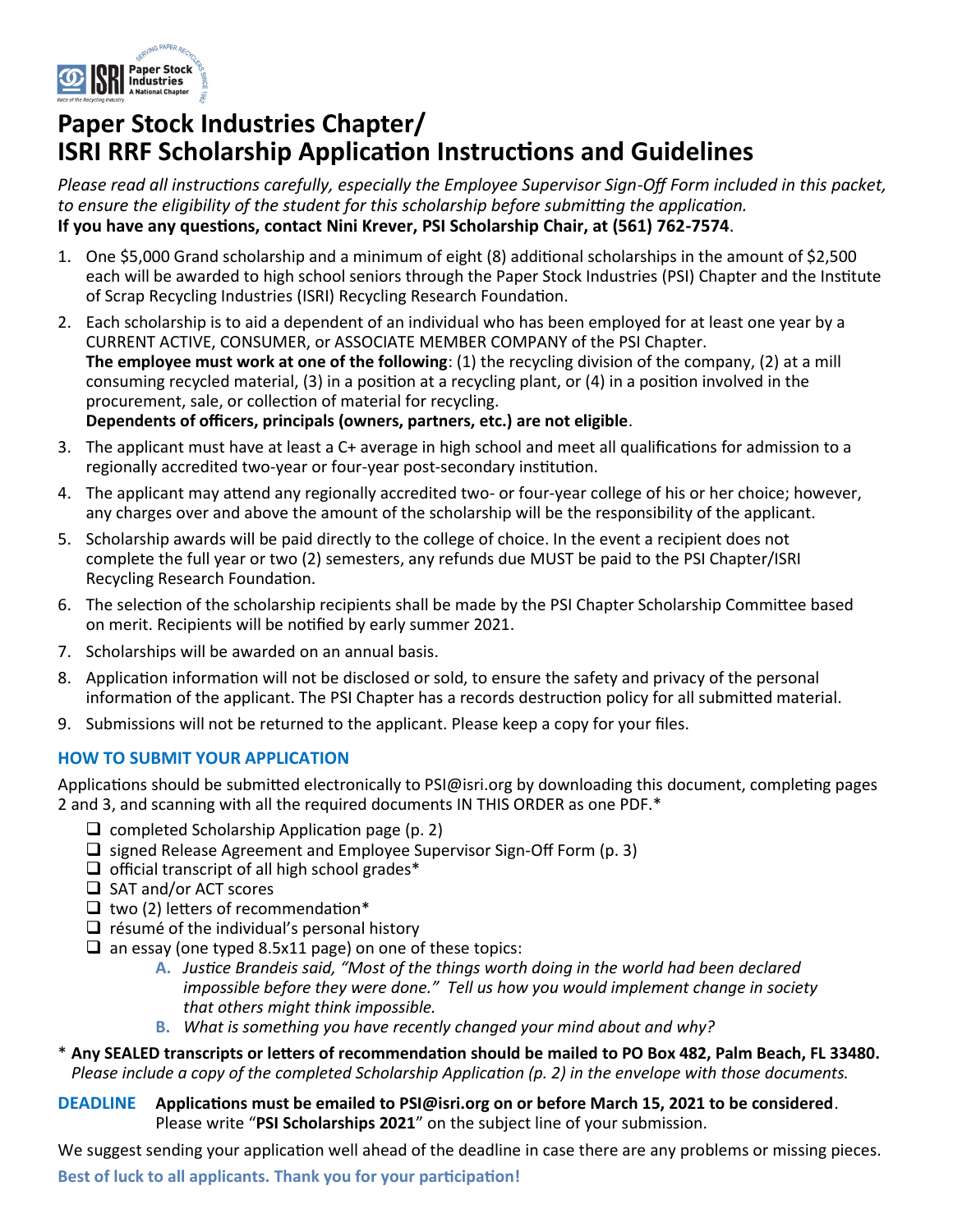

## **Paper Stock Industries Chapter/ ISRI RRF Scholarship Application 2021**

NOTE: Please put this as the FIRST PAGE of your application packet. **Applications must be postmarked by March 15, 2021, to be eligible for consideration.** Page 2

#### **LEGAL NAME (PLEASE TYPE OR PRINT)**

| Last Name                                                                                                                                                                                                                                                                                                                                                                                                         | <b>First Name</b>                                                               | Middle Initial |
|-------------------------------------------------------------------------------------------------------------------------------------------------------------------------------------------------------------------------------------------------------------------------------------------------------------------------------------------------------------------------------------------------------------------|---------------------------------------------------------------------------------|----------------|
| <b>STUDENT CONTACT INFORMATION</b>                                                                                                                                                                                                                                                                                                                                                                                |                                                                                 |                |
|                                                                                                                                                                                                                                                                                                                                                                                                                   |                                                                                 |                |
|                                                                                                                                                                                                                                                                                                                                                                                                                   |                                                                                 |                |
|                                                                                                                                                                                                                                                                                                                                                                                                                   |                                                                                 |                |
| <b>PSI MEMBER COMPANY INFORMATION</b>                                                                                                                                                                                                                                                                                                                                                                             |                                                                                 |                |
|                                                                                                                                                                                                                                                                                                                                                                                                                   |                                                                                 |                |
|                                                                                                                                                                                                                                                                                                                                                                                                                   |                                                                                 |                |
|                                                                                                                                                                                                                                                                                                                                                                                                                   |                                                                                 |                |
|                                                                                                                                                                                                                                                                                                                                                                                                                   |                                                                                 |                |
|                                                                                                                                                                                                                                                                                                                                                                                                                   |                                                                                 |                |
|                                                                                                                                                                                                                                                                                                                                                                                                                   |                                                                                 |                |
|                                                                                                                                                                                                                                                                                                                                                                                                                   |                                                                                 |                |
|                                                                                                                                                                                                                                                                                                                                                                                                                   | Is he/she a principal/owner/partner of the member company? $\Box$ Yes $\Box$ No |                |
|                                                                                                                                                                                                                                                                                                                                                                                                                   | BE SURE TO INCLUDE THE SUPERVISOR SIGN-OFF FORM WITH THE APPLICATION.           |                |
| <b>STUDENT INFORMATION</b>                                                                                                                                                                                                                                                                                                                                                                                        |                                                                                 |                |
|                                                                                                                                                                                                                                                                                                                                                                                                                   |                                                                                 |                |
|                                                                                                                                                                                                                                                                                                                                                                                                                   |                                                                                 |                |
| Graduation Date $\frac{1}{\sqrt{1-\frac{1}{2}}}\frac{1}{\sqrt{1-\frac{1}{2}}}\frac{1}{\sqrt{1-\frac{1}{2}}}\frac{1}{\sqrt{1-\frac{1}{2}}}\frac{1}{\sqrt{1-\frac{1}{2}}}\frac{1}{\sqrt{1-\frac{1}{2}}}\frac{1}{\sqrt{1-\frac{1}{2}}}\frac{1}{\sqrt{1-\frac{1}{2}}}\frac{1}{\sqrt{1-\frac{1}{2}}}\frac{1}{\sqrt{1-\frac{1}{2}}}\frac{1}{\sqrt{1-\frac{1}{2}}}\frac{1}{\sqrt{1-\frac{1}{2}}}\frac{1}{\sqrt{1-\frac{$ |                                                                                 |                |
|                                                                                                                                                                                                                                                                                                                                                                                                                   |                                                                                 |                |
|                                                                                                                                                                                                                                                                                                                                                                                                                   | Please list the college or university that you plan to attend.                  |                |
|                                                                                                                                                                                                                                                                                                                                                                                                                   |                                                                                 |                |
|                                                                                                                                                                                                                                                                                                                                                                                                                   |                                                                                 |                |
|                                                                                                                                                                                                                                                                                                                                                                                                                   |                                                                                 |                |
|                                                                                                                                                                                                                                                                                                                                                                                                                   |                                                                                 |                |
|                                                                                                                                                                                                                                                                                                                                                                                                                   |                                                                                 |                |
|                                                                                                                                                                                                                                                                                                                                                                                                                   |                                                                                 |                |
|                                                                                                                                                                                                                                                                                                                                                                                                                   | Fall Semester Tuition Due Date: / / /                                           |                |